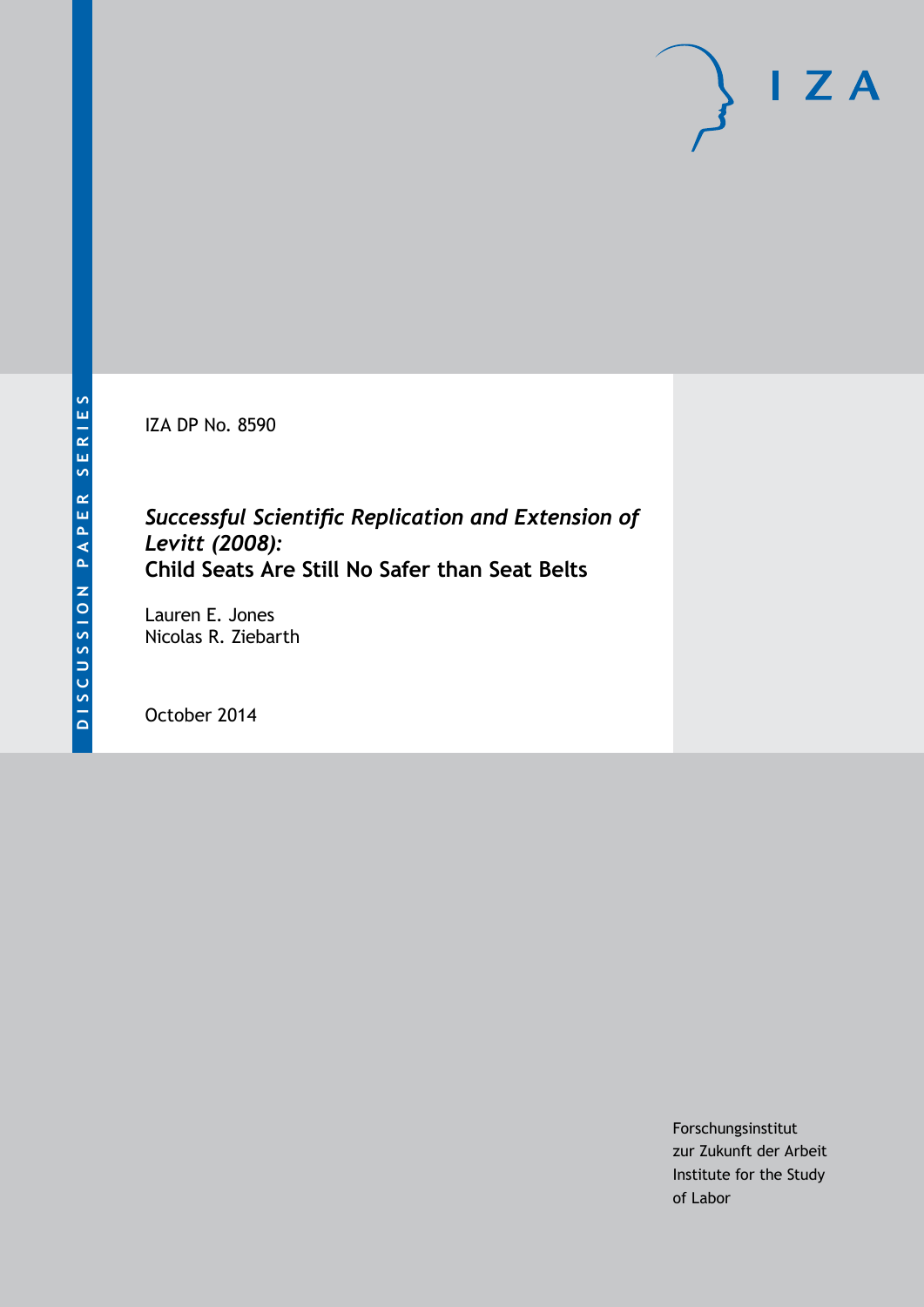# *Successful Scientific Replication and Extension of Levitt (2008):* **Child Seats Are Still No Safer than Seat Belts**

### **Lauren E. Jones**

*Cornell University, PAM and Martin Prosperity Institute*

### **Nicolas R. Ziebarth**

*Cornell University, PAM, DIW Berlin and IZA*

Discussion Paper No. 8590 October 2014

IZA

P.O. Box 7240 53072 Bonn Germany

Phone: +49-228-3894-0 Fax: +49-228-3894-180 E-mail: [iza@iza.org](mailto:iza@iza.org)

Any opinions expressed here are those of the author(s) and not those of IZA. Research published in this series may include views on policy, but the institute itself takes no institutional policy positions. The IZA research network is committed to the IZA Guiding Principles of Research Integrity.

The Institute for the Study of Labor (IZA) in Bonn is a local and virtual international research center and a place of communication between science, politics and business. IZA is an independent nonprofit organization supported by Deutsche Post Foundation. The center is associated with the University of Bonn and offers a stimulating research environment through its international network, workshops and conferences, data service, project support, research visits and doctoral program. IZA engages in (i) original and internationally competitive research in all fields of labor economics, (ii) development of policy concepts, and (iii) dissemination of research results and concepts to the interested public.

IZA Discussion Papers often represent preliminary work and are circulated to encourage discussion. Citation of such a paper should account for its provisional character. A revised version may be available directly from the author.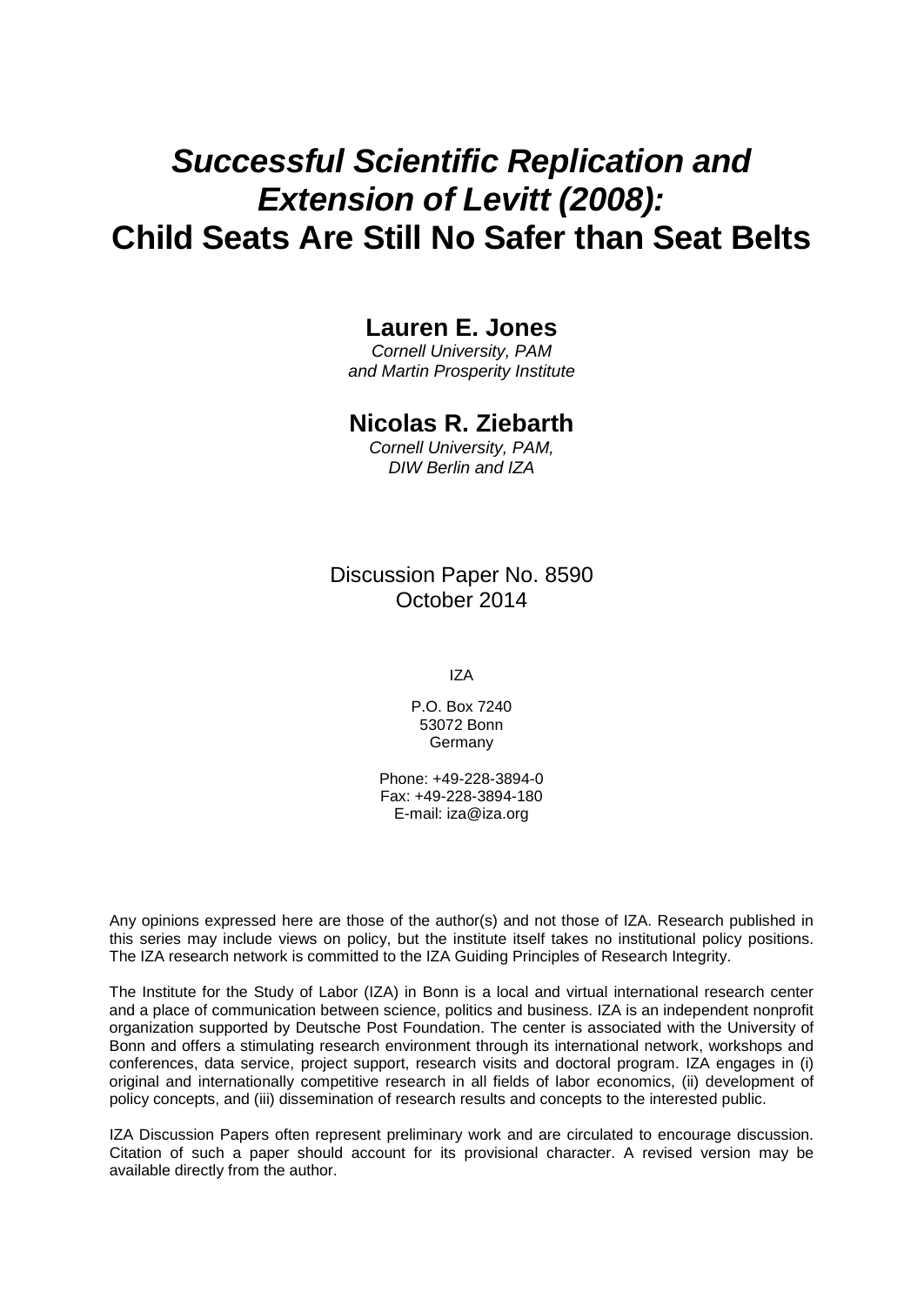IZA Discussion Paper No. 8590 October 2014

# **ABSTRACT**

# *Successful Scientific Replication and Extension of Levitt (2008):* **Child Seats Are Still No Safer than Seat Belts**

Using US fatality data from 1975 to 2003, Levitt (2008) shows that child safety seats do not significantly reduce fatalities for children aged two to six as compared to standard seat belts. Although we were unable to gain access to the original programs and dataset used, we were able to replicate Levitt's (2008) findings almost exactly. We extend Levitt (2008) by showing that the findings also hold for the years 2004 to 2011 despite changing driver characteristics and restraint use patterns. We fail to find evidence that SUVs provide additional safety for children.

JEL Classification: I18, I31, Z13, Q54

Keywords: scientific replication, Steven Levitt, child safety seats, improper use, SUVs, fatalities, FARS

Corresponding author:

Nicolas R. Ziebarth Cornell University Policy Analysis and Management (PAM) 106 Martha van Rensselaer Hall Ithaca, NY 14853 USA E-mail: [nrz2@cornell.edu](mailto:nrz2@cornell.edu)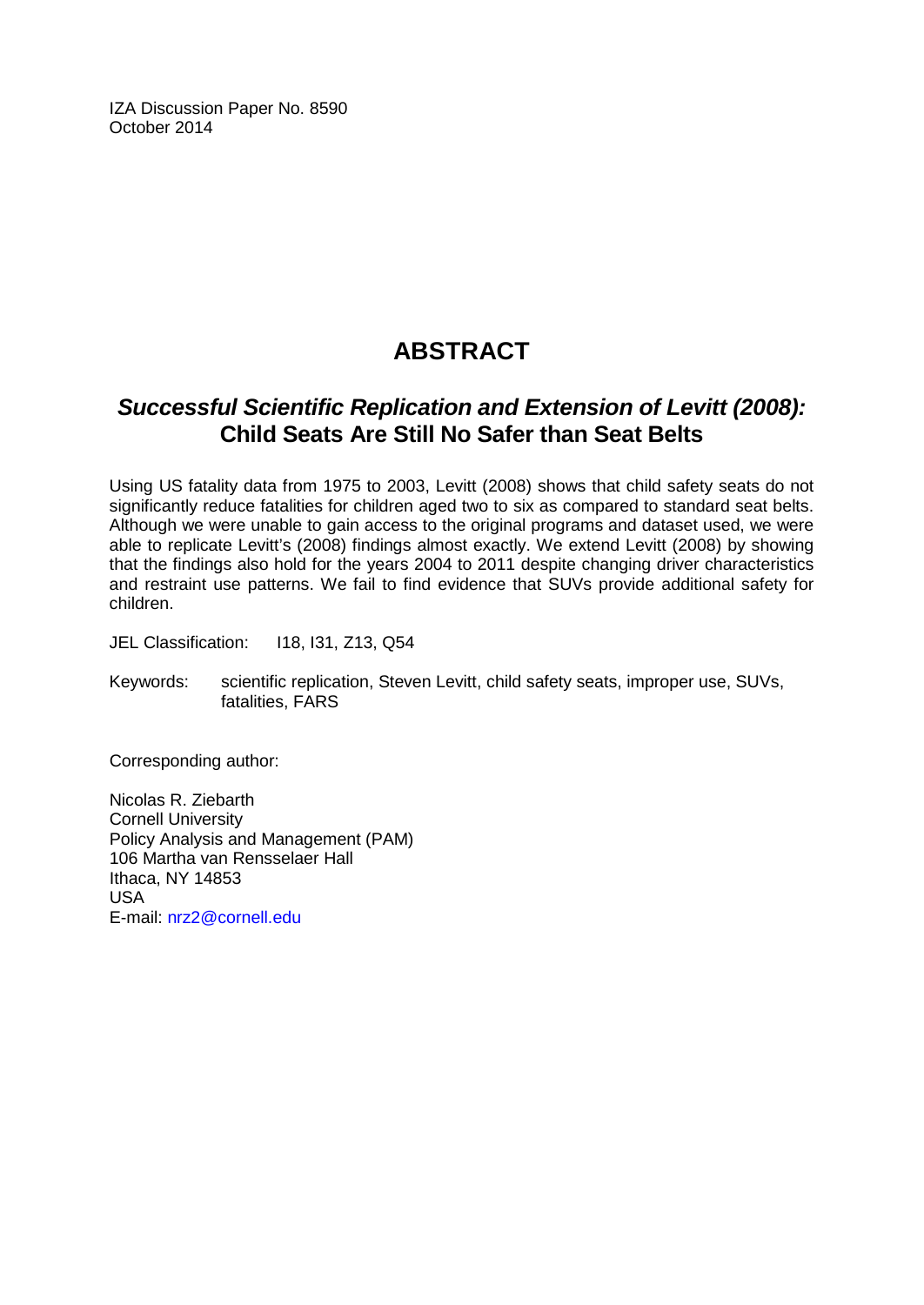#### **1. Introduction**

In the US, as well as in over 90 countries worldwide, traffic safety regulations require use of specific, approved child safety seats for children in automobiles (WHO, 2013). Currently, all US states mandate the use of child safety seats. Forty-three states require the use of child safety seats until at least age four, but statutory age and weight regulations have increased significantly over time. In the US, the average age at which children are required to be in a child safety seat increased from an average of 2 years old in the 1980s, to an average of 5 in 2007. For first time offenders, the variation in fines for no use ranges from a \$20 (West Virginia) up to \$500 (Nevada), with a mass point around \$100 (IIHS, 2013).

 Despite the prevalence and increasing stringency of these laws, there is evidence that child seats may not be any more effective than seatbelts at preventing children's death and severe injury. Using 1975 to 2003 data from the US Fatality Analysis Reporting System (FARS), Levitt (2008) shows empirically that among children aged two to six, the use of child safety seats does not significantly reduce the probability of a fatality in accidents relative to traditional seatbelts.<sup>1</sup> This finding casts serious doubts on the effectiveness of child safety seats, despite the common acceptance of and strong support for the traffic safety regulation in the public and among public health scientists (cf. Zaza et al., 2001). If child safety seats do not provide any safety premium over standard seatbelts, then laws that require citizens to buy and use child seats, along with the costs of their enforcement, represent a costly and welfare-decreasing state regulation. It is worthwhile to note that, to date, no (economic) study has seriously challenged Levitt's (2008) findings.

 Because of the high practical relevance of this question we endeavor to replicate Levitt's (2008) original findings, and to test whether Levitt's (2008) findings also apply to a more recent time period, from 2004 to 2011. The latter contribution is important since the last decade has seen potential safety improvements generated by manufacturer and consumer trends in traffic safety and road conditions. We provide an extended discussion of how results from the contemporary era are affected by such changing conditions.

We additionally update and enrich Levitt's (2008) analysis by investigating the impact on restraint effectiveness of two specific traffic safety developments: first, the SUV "arms race"—which makes roads less safe since accidents involving passenger cars and SUVs have an increased fatality probability (White, 2004; Daly et al., 2006, Small and Van Dender, 2007; Li, 2012; Klier and Linn, 2012; Busse et al. 2013); and second, the misuse of child safety seats (Howland et al., 1965; Bull et al., 1988). We investigate how these two traffic phenomena—the SUV arms race and improper use of child seats—could mitigate or strengthen Levitt's (2008) findings on the effectiveness of child safety seat vs. traditional seat belt use.

<sup>&</sup>lt;sup>1</sup> Levitt and Doyle (2010) show that this result also holds for serious injuries. However, they find that child safety seats lead to a significant 25% reduction in light injuries among two to six year old children.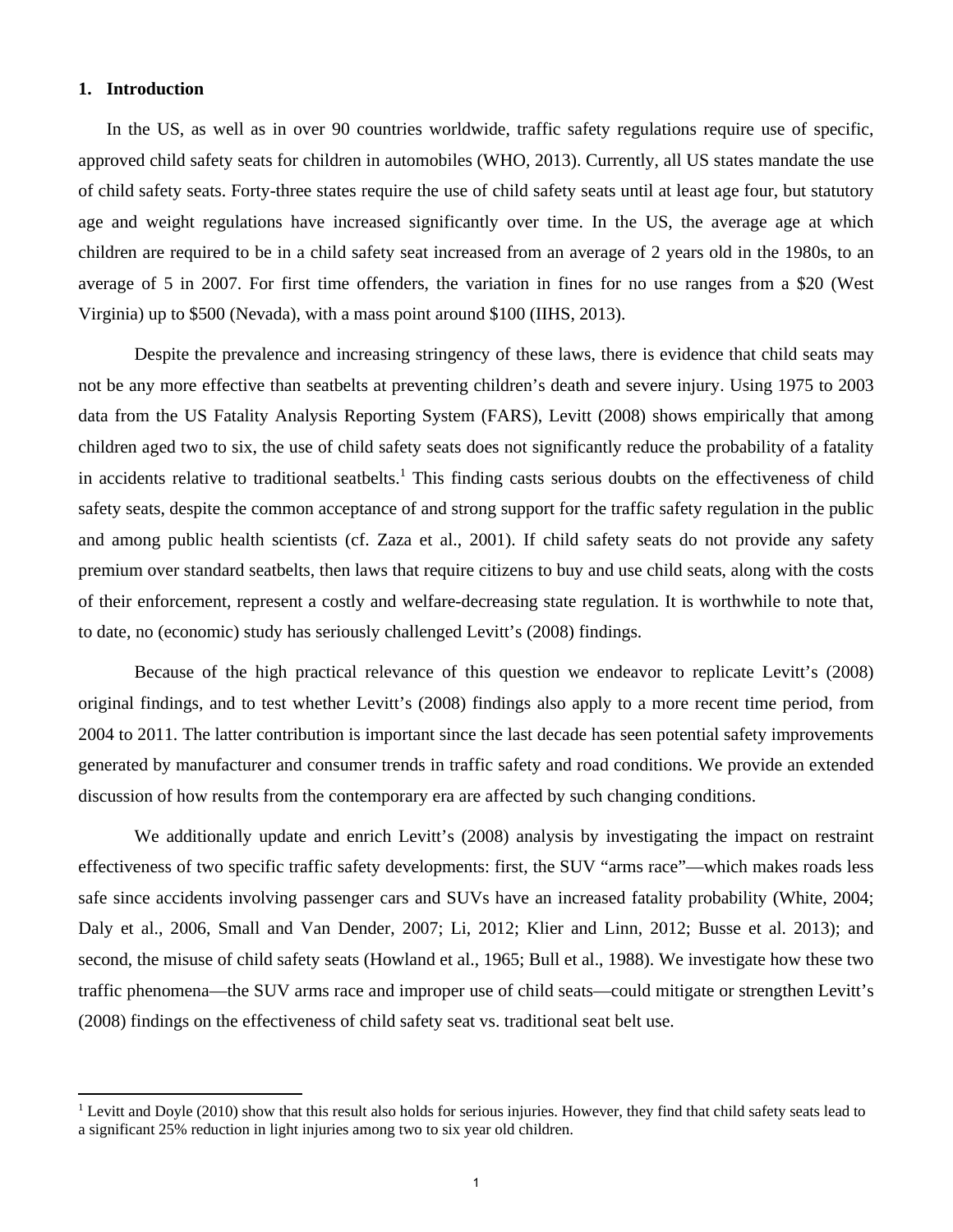# **2. Scientific Replication and Extension of Levitt (2008)**

#### **2.1 Replication of Levitt (2008): Data and Methods Used**

Levitt (2008) makes use of US FARS data from 1975 to 2003. The dataset includes the universe of all accidents in which at least one person died. Moreover, it includes information on the type of restraint used by each vehicle occupant.

We did not have access to the program code used by Steven Levitt, nor did we have access to the specific dataset used in Levitt (2008). This replication is based solely on the descriptions and explanations in Levitt (2005) and Levitt (2008). After accessing the FARS data, we followed the description of how the author restricted the data as closely as possible.<sup>2</sup> Due to the number of restrictions imposed, we were unable to exactly replicate the working dataset. While our total sample has 38,456 observations, his has only 37,635.

As explained in Levitt (2008), the econometric approach employed regresses a binary indicator of whether a child died in a crash or not on the main variables of interest. The main variables of interest consist of a set of dummies for restraint use: *(i)* no restraint, *(ii)* child safety seat, *(iii)* lap-only belt, and *(iv)* lap and shoulder belt. In addition, a rich set of vehicle and driver characteristics are used as controls. All models are estimated as linear probability models.

This simple regression intends to explain the statistical relationship between the type of restraint used and the probability that a child dies in a fatal car accident, controlling for observables. The accidents included in the FARS data, however, do not provide a random sample of American vehicles and occupants. Since restraint use may affect the probability of dying in a crash, and since both restraint use and accident fatalities may be related to a third, unobserved variable, the probability of being included in the FARS data is not independent of restraint use. Levitt (2008) adopts the Levitt and Porter (2001a) approach to correct for this sample selection issue. The simple idea is to restrict the sample to two-car crashes where a death occurred in the *second* vehicle involved. The sample selection issue is then resolved under the assumption that restraint use in vehicle A does not affect the probability that an occupant dies in vehicle B, given both vehicles are involved in an accident.

Columns (1) through (4) of Table 1 show the exact replication of Table 3 in Levitt (2008). However, in the interest of space, we only show results from the fully controlled model and the specification without any controls (columns (1), (3), (4), and (6) in the Levitt paper). Columns (1) and (2) in Table 1 make use of the full sample without the sample selection correction, while columns (3) and (4) solely focus on the subset of twocar crashes with a death in the other car. Columns (1) and (3) regress the child death probability solely on the set of restraint use dummies, while columns (2) and (4) additionally control for a wide range of background

<sup>&</sup>lt;sup>2</sup> Levitt (2008) writes that he drops crashes in which the only fatalities were pedestrians, motorcyclists, or occupants of nonstandard vehicles. Furthermore, he limits the analysis to occupants of automobiles, minivans and SUVs with model years older than 1969. Next, he discards observations with missing values on relevant variables and cases in which the occupant did not sit in the first three rows of the vehicle. Finally, he restricts the sample to children between the age of two and six.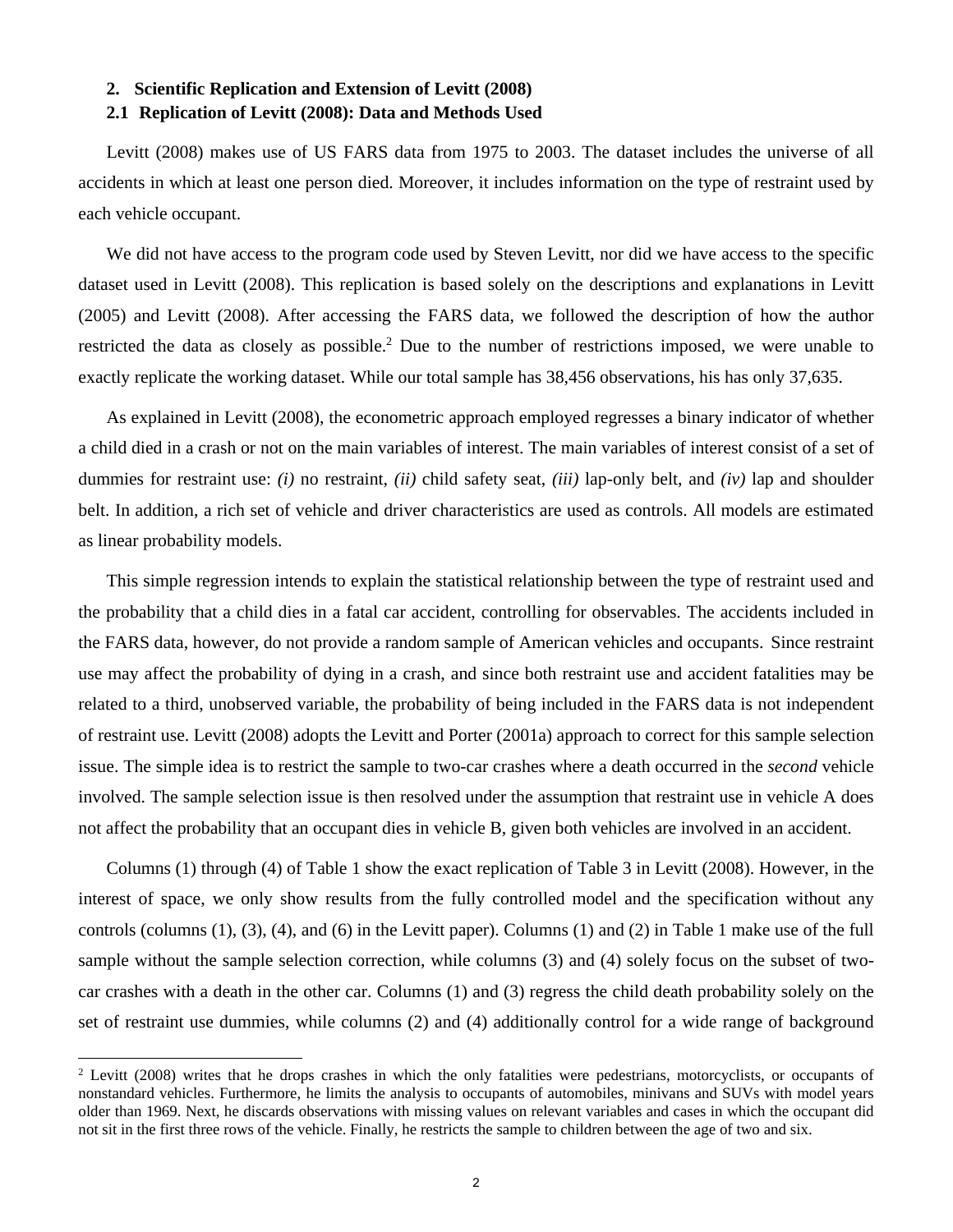information as indicated in the rows of Table 1. In all models employed, the reference category is *no restraint*, such that the estimates for each restraint type indicate the change in death probability relative to being unrestrained. Given a child is unrestrained and involved in an accident with a fatality, the baseline probability that the child dies is 27%.

#### **[Insert Table 1 about here]**

Although Levitt's (2008) full sample has 800 fewer observations than ours, the point estimates for all coefficients displayed in the first two columns of our Table 1 are almost identical to Levitt's (2008) coefficients. For example, in column (1) of his table, Levitt (2008) reports a point estimate for *child seat* of - 0.112, which is significant at the 1% level. Our equivalent estimate in column (1) of Table 1 shows a coefficient -0.1144, also significant at the 1% level. Table A1 in the Online Appendix formally tests the statistical difference between ours and Levitt's (2008) restraint use coefficients in the simple model with all covariates. The differences are negligible.

One can summarize the results displayed in the first two columns of Table 1 as follows: *(i)* using a child safety seat, a lap and shoulder belt, or a just a lap belt reduces the likelihood that a child dies in a fatal accident by about 10 ppt. or 30% as compared to being unrestrained; *(ii)* controlling for a wide range of background information barely changes the point estimates; and *(iii)* the differences between our point estimates and Levitt's (2008) are very small and not statistically significant. Our replication results confirm Levitt's main finding: child safety seats provide no additional safety benefit as compared to shoulder and lap or lap-only belts. It should be noted that the difference in the size of the estimates in column (2) of Table 1 (child seat vs. lap and shoulder seat) is only 0.015 or 5% of the mean death rate. However, the standard errors of both estimates are 0.007, and thus sufficiently large to hide small differences. To be more precise, given the sample size, with 95% probability one would only be able to identify differences of 2.7ppt. or greater, or 10% of the unrestrained death rate. Nonetheless, when we conduct F-tests comparing the seatbelt coefficients to the child safety coefficients, we find no significant differences. Note also that the all differences between the seatbelt and child seat estimated coefficients are always in favor of seatbelts.

The models in columns (3) and (4) of Table 1 only use a subset of observations to correct for sample selection and use about 2,000 fewer observations than Levitt's (2008) sample.<sup>3</sup> Consequently, the point estimates differ slightly, but the main findings are again very robust (see Table A1): use of any restraint type reduces the probability that a child dies in a severe accident, where an occupant dies in the other car, by about

<sup>&</sup>lt;sup>3</sup> Levitt (2005) writes that "for the sample selection correction, we created a dummy variable equal to one if someone died in another vehicle involved in the crash." This implies that all observations in the selection corrected sample should derive from crashes with at least two vehicles involved. However, in Levitt's (2008) results, a coefficient estimate is reported for the *onecar crash* variable. We followed Levitt (2005) in defining the selection corrected sample and therefore have no one-car crash victims included. The deviation in sizes between Levitt (2008) and our samples is likely due to the extra inclusion of one-car crash victims in Levitt's sample.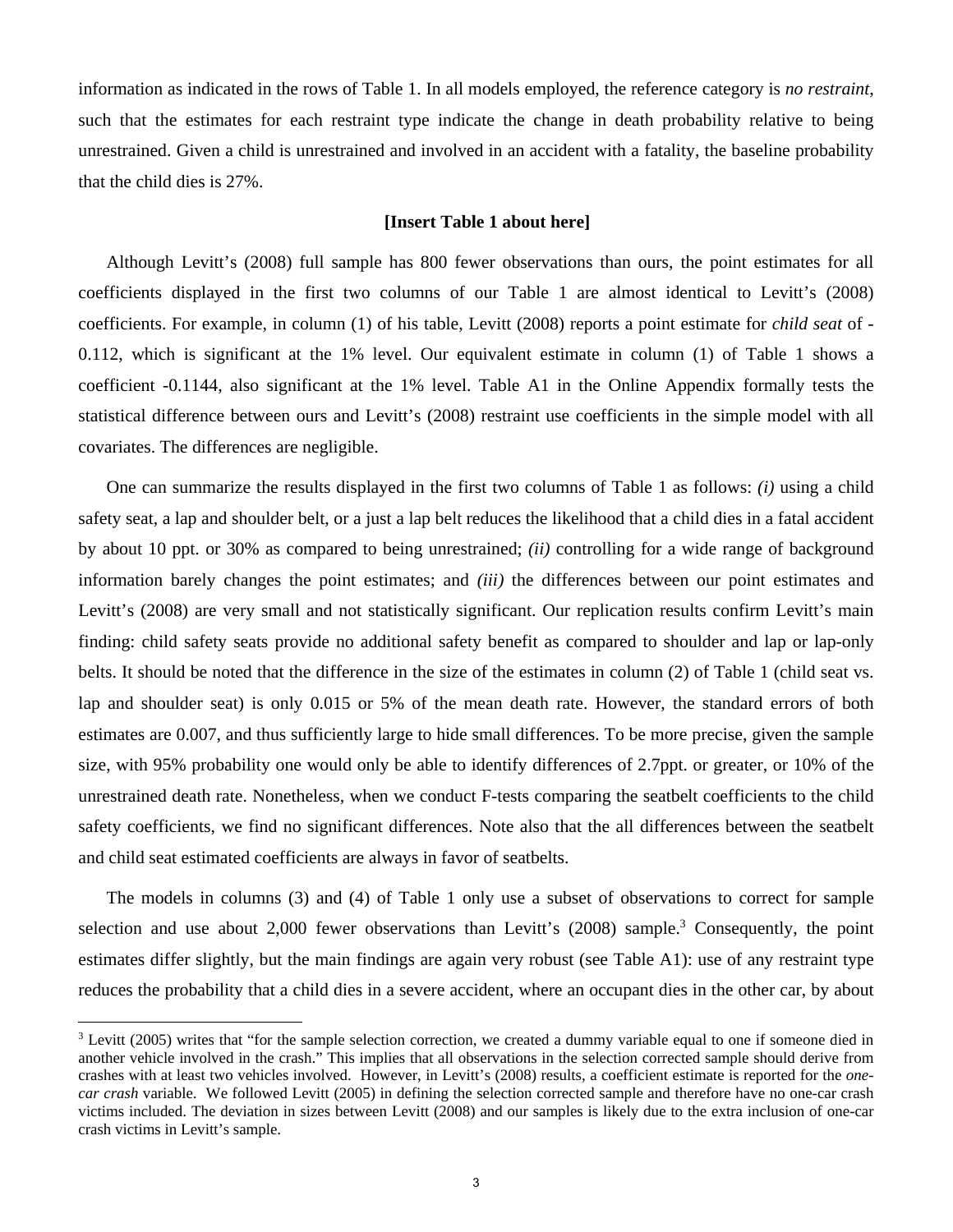5ppt. on a 7 percent average fatality rate – about a 60% reduction. Any statistically significant differences between restraint type coefficients disappear when our analysis is limited to the selection corrected sample.

#### **2.2 Extension of Levitt (2008): Do the Results Hold Up in the "Arms Race" Era 2004-2011?**

Columns (5) to (8) of Table 1 extend Levitt's (2008) analysis by adding data from the years 2004 to 2011. We add a *post2003* dummy to the analysis and interact it with all restraint use variables of interest to identify whether restrain effectiveness has changed in the post-2003 period. The results reveal the following: *(i)* in the modern era, relative to unrestrained children, children in safety belts and child seats appear even less likely to die, i.e., restraint use in general seems to have become more effective; *(ii)* in the post-2003 period, correction for observables does matter. When controlling for a wide range of background characteristics, the coefficients significantly decrease in size. Still, the effects are significant and large, given that the mean fatality rate in the modern era for unrestrained children is about 33%: for a 2 to 6 year old child, both traditional seat belts and child safety seats reduce the probability of dying in a fatal accident by about 50% relative to being unrestrained; *(iii)* the selection-corrected models in columns (7) and (8), with just 13,550 observations, lack statistical power when differentiating between the pre- and post-2003 time periods. However, when we partition the data and estimate models on the 2004 to 2011 selection corrected sample we find that restraints reduce the likelihood of dying in a crash by about a  $70\%$ <sup>4</sup>; and *(iv)*, the main finding and conclusion of Levitt (2008) also holds in more recent years under changing traffic conditions: when it comes to preventing fatalities, child safety seats are *not* more effective than simple lap and shoulder restraints.5

#### **3. Restraint Use and Effectiveness in the Modern Era**

#### **3.1** I**ncreased Effectiveness of Restraint Use: An Artifact of a More Negatively Selected Group of Parents Who Do Not Restraint Their Kids?**

The results in Table 1 beg the question: are restraints becoming more effective with time?<sup>6</sup> Figure 1a plots the rates of restraint use over time for children between ages 2 and 6 years, given they were involved in a fatal accident. The most striking observation is the strong, almost linear, decline in the share of children who are not restrained. In 1980 almost 100% of all 2 to 6 year olds in the sample were unrestrained. This proportion

<sup>&</sup>lt;sup>4</sup> The coefficient estimates for the selection corrected models estimated on the 2004-2011 data only are -0.0828\*\*\* for *child seat* and -0.0759\*\*\* for *lap and shoulder belt*. 5

<sup>&</sup>lt;sup>5</sup> The F-tests reported in Table 1 compare each seatbelt coefficient estimate to the child seat coefficient; in columns (5) to (8), we conduct separate F-tests for the pre- and post-2003 periods. The differences are by and large statistically insignificant; the only statistical difference we identify is in regression (6). Lap and shoulder belts appear significantly *more* effective than child seats in the pre-2003 period when covariates are considered, but the difference is insignificant in all other model specifications. In a robustness check, we also interacted an indicator of whether the child sat in the first row with all types of restraint use (results upon request): the findings show that sitting in the front row is a lot more dangerous, but that both seatbelts and child safety seats mitigate the risk about equally well.

<sup>&</sup>lt;sup>6</sup> Changing driver and road conditions in the post-2003 period could account for the result. An alternative explanation would be that due to technical change and safer cars, the severity of crashes in which at least one person died has been increasing over time. Beyond the discussion here, we also estimated all our models by interacting all covariates with the post-2003 indicator, using a series of different data cut-offs to partition the data, and including state-specific linear time trends, none of which significantly changed our results.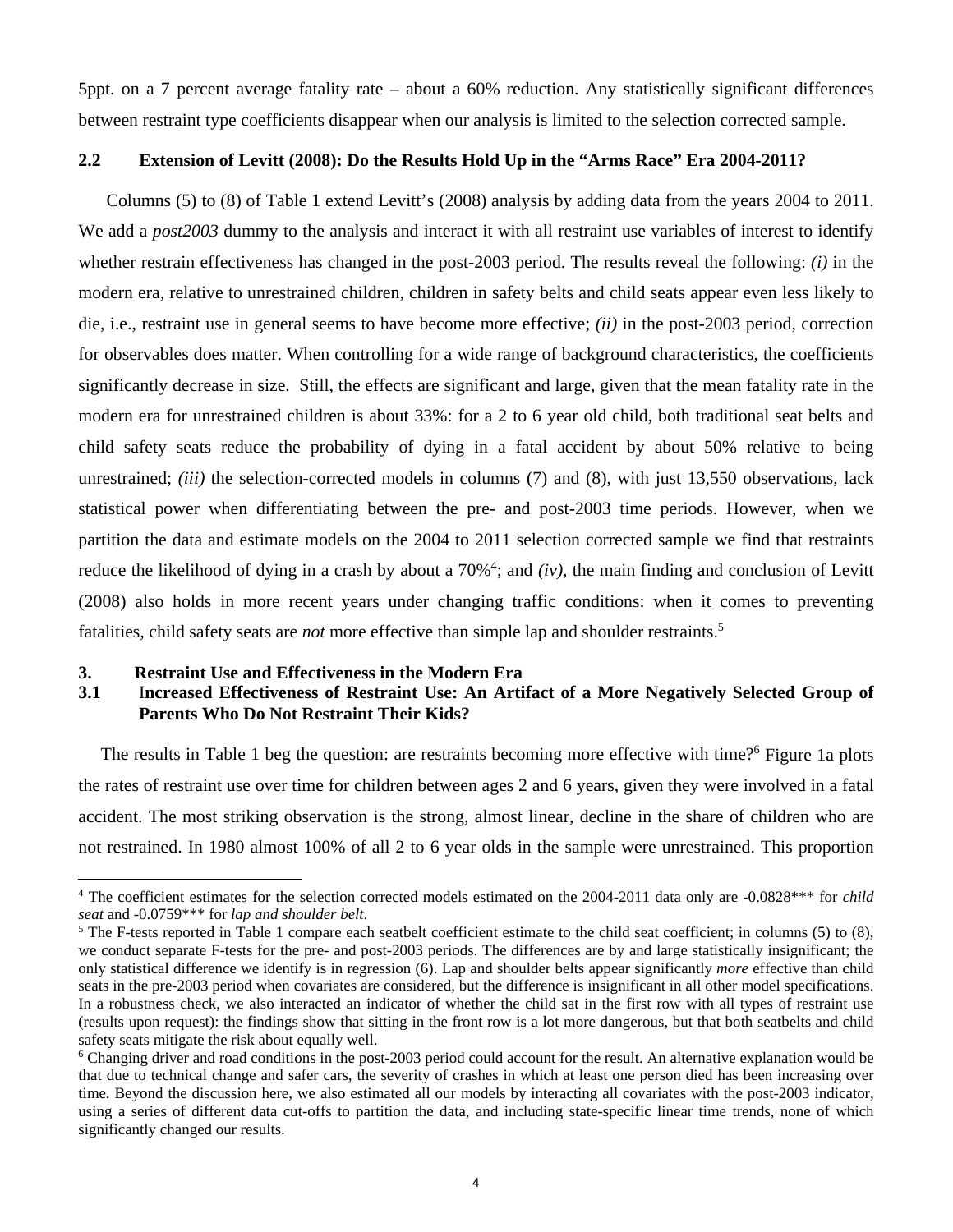had dropped to about 50% by the mid-1990s and to below 20% by 2010. It is obvious that, in the modern era, the group of children who remain unrestrained are a selective sample and that their restraint use patterns are driven by a select group of parents or guardians.<sup>7</sup> If the marginal parent to take up restraint use is arguably less safety-conscious than the average restraint user, average driver quality among non-restraint users is decreasing over time.

#### **[Insert Figures 1a and 1b about here]**

Figure A1 in the Online Appendix provides evidence that the characteristics of drivers using different child restraint technologies is changing over time. For four characteristics, the figure plots the proportion of drivers using each restraint type for the child in their car with the given characteristic. The figure shows that, over time, drivers who do not restrain their children have become younger, more likely to have consumed alcohol or have a previous major violation, and more likely to be unrestrained themselves than the average driver in the sample. The figure reinforces the hypothesis outlined above and suggests that the quality of drivers who do not restrain a child has decreased over time, a result that may explain the finding of increased restraint effectiveness after 2003.

#### **3.2 Restraint Use Development: Implications for Child Safety Seat vs. Seat Belt Effectiveness**

Figure 1a shows that, within FARS data<sup>8</sup>, the usage of both restraint types strongly increased from 0% in 1980 to about 25% in 2000. Since then, however, traditional lap and shoulder belt use remained stable, even decreased slightly, while child safety seat use strictly increased to more than 60% in 2010. These divergent trends may reflect a selection story, which is supported by the fact that post-2003 era effectiveness estimates significantly decrease once controls for observables are added. One could assume that more "responsible" parents are better drivers, more likely to use child safety seats over seatbelts, and less likely to have fatal accidents.

Selection on unobservables between child safety seat and traditional belt users may introduce two potential sources of biases: First, child safety seat users would be less likely than seatbelt users to be included in the FARS fatality sample. However, to the extent that the probability of having a fatal accident is determined by the second car causing the accident in two-car crashes, this sample selection issue is taken care of by the Levitt and Porter (2001b) correction. Second, if the driving quality among the sample of child safety seat users improved relative to seatbelt users, the identified effects in the recent era are likely biased upward relative to the earlier period. Positive selection into child seat use implies that child death would be less likely

<sup>&</sup>lt;sup>7</sup> Among the selection corrected sample, only about 40% of children were unrestrained in the mid-1980s. The fraction of children who were unrestrained dropped to 20% in the mid-1990s, and to only about 5% by 2010.

<sup>&</sup>lt;sup>8</sup> Recall that FARS data is a selected sample of all fatal crashes in the US and does not represent the average driver. Hence the reported trends and usage rates are conditional on cars involved in fatal accidents. The reported numbers are likely a mix of true underlying changes in restraint use and possible changes in the composition of cars involved in fatalities.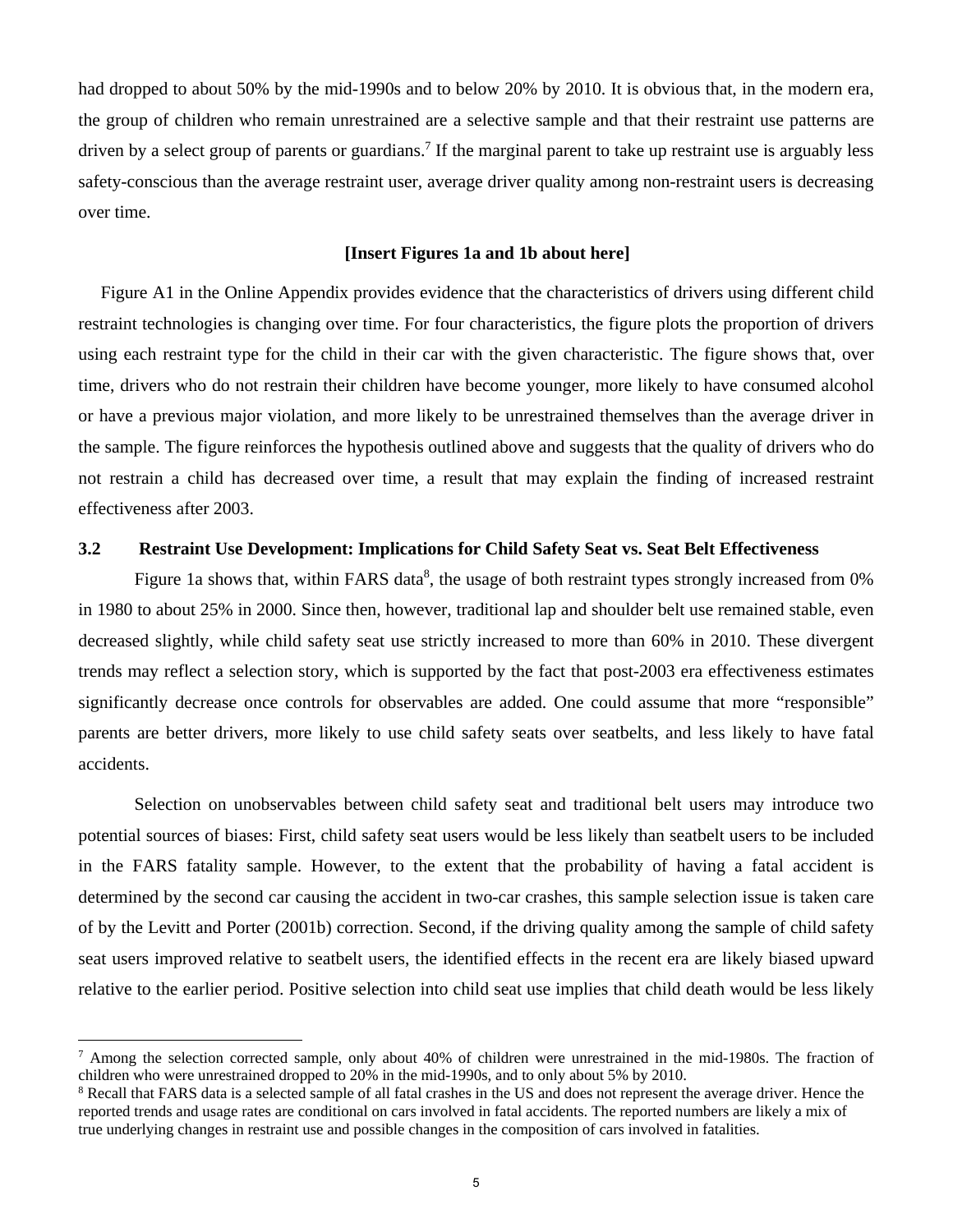among the sample of child safety seat users relative to seat belt users, regardless of restraint type use. Note that the regression models include year dummies which should capture systematic changes in driver quality over time.

Figure A1 helps dispel some of the concern about selection between seatbelt users and child safety seat users. With the exception of age, the driver characteristic trends among child safety seat users match the trends among seat belt users quite closely. Further, since positive selection into child safety seat use would result in upward biased effectiveness estimates, such a selection pattern would not jeopardize the main finding.<sup>9</sup> The Ftests comparing different restraint types to one another do not reveal significant differences in the selection corrected models. Finally, it is likely that much of the driver age variation in seatbelt use versus child seat use is due to variation in state-level laws regulating the age until which child safety seat use is mandatory. Indeed, the average age of children in the sample who are restrained in child seats is about 3, while those restrained by traditional seatbelts are about 4.5 years old. 10

#### **3.3 The Role of SUVs and Improper Use in Restraint Effectiveness**

 Figure 1b describes another recent development in road safety conditions: the share of traditional passenger cars versus SUVs on the road. Passenger car use in the sample declined from about 70% in 1980 to about 40% in 2010. Today, about 50% of the sample is riding in minivans or SUVs at the time of a crash. One observes a particularly strong increase in the use of SUVs since the year 2000—a near doubling from 17 to 31%. The increasing prevalence of SUVs involved in crashes leads us to wonder whether child safety restraint effectiveness is enhanced or diminished when they are used in a crash involving an SUV.

#### **[Insert Table 2 about here]**

 The results in Table 2 formally show how the interplay between SUV and restraint use affects safety in the 1991 to 2011 period. Columns (1) and (3) show how restraint type effectiveness changes when the child is riding in an SUV. Interestingly, we do not find evidence that SUVs use alone reduce the probability that a child dies in a crash—in general and in the selection correction approach in column (3). However, in the naïve model in column (2), there is some evidence that child safety seat use *in combination* with SUV use reduces child fatalities by an additional 4ppt. or 25% beyond child seat use alone, while seatbelt use does not appear

<sup>&</sup>lt;sup>9</sup> To net out the impact of structural changes in driver quality, we also run models for all years using crash fixed effects (in addition to the ones reported in Table A2). In the full sample, the restraint coefficients slightly increase in size, remain highly significant, but do not differ from one another. In the selection-corrected sample, the coefficient point estimates hardly change with the inclusion of fixed effects.

 $10$  We tried partitioning the sample by age and re-estimating the models to determine whether child seat versus seatbelt effectiveness depends on child age. For children who are 2 or 3 at the time of the accident, seatbelts and child seats appear equally effective in preventing death; for 4, 5 and 6 year olds, our results (available upon request) suggest that seatbelts might be slightly more effective than child seats at preventing death.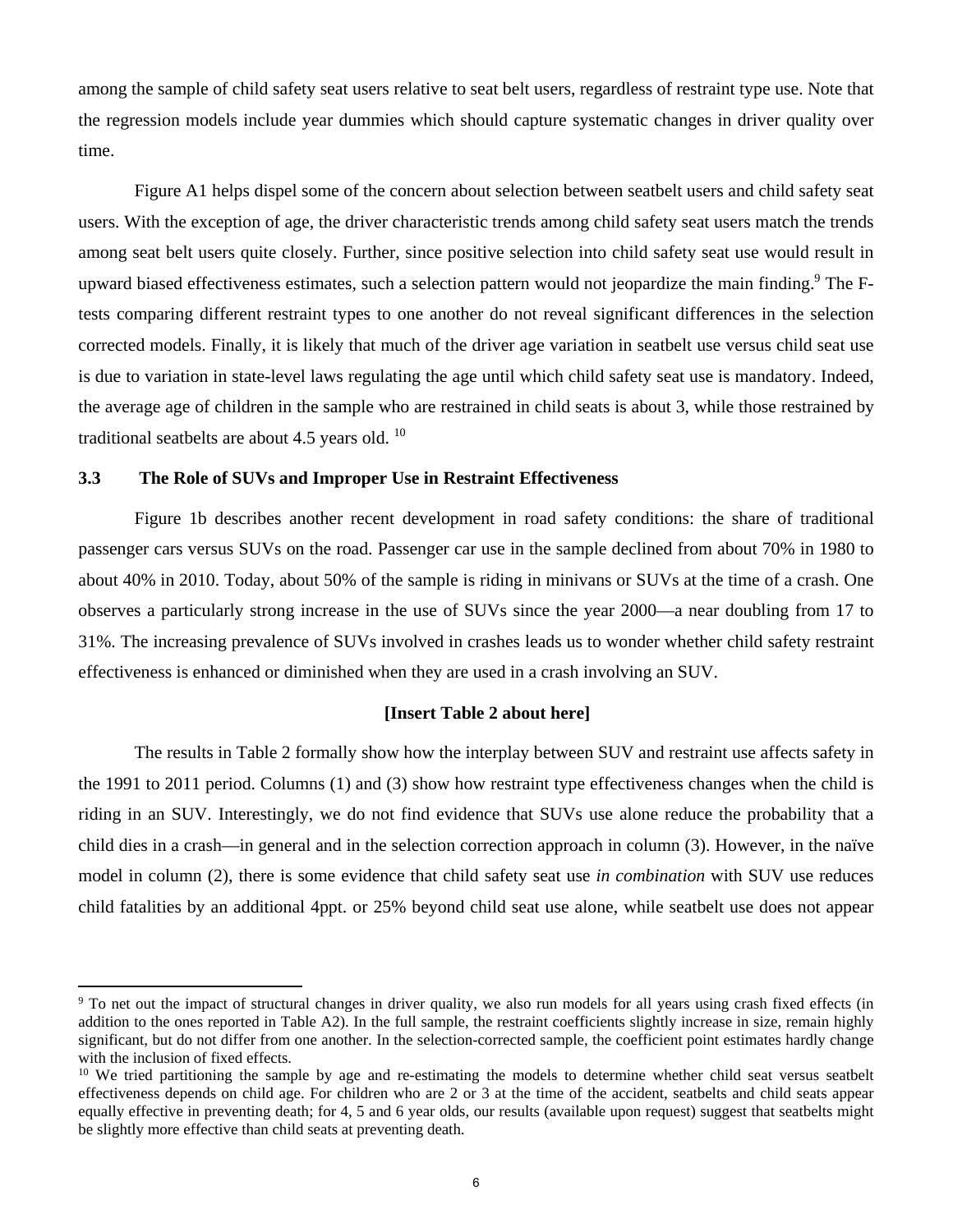additionally effective in SUVs.<sup>11</sup> However, once selection into the sample of fatalities is corrected for, the child seat safety premium associated with SUV use disappears. In column (3), the coefficient estimates on both the seat belt and child seat interaction terms are relatively small in magnitude, almost identical, and not significantly different from 0. Thus, overall, there is no evidence that SUVs prevent fatalities better than other cars, even with the use of restraints.

Lastly, we make use of an explanatory factor that was included in the survey between 1994 and 2007: *improper* child seat and seat belt use. <sup>12</sup> It is estimated that more than half of child safety seats are improperly used (Children's Safety Network, 2005); improper restraint use has also gained media attention (New York Times, 2013). Column (2) of Table 2 illustrates that the safety gains from using lap and shoulder belts are completely offset by their improper use, such that improper use appears as dangerous as no use. Strikingly, improper child safety seat use appears significantly *less* safe than no restraint. While child safety seat use is associated with a 15 ppt. decrease in the probability of death, the effect of improper use completely overwhelms the safety gain, resulting in a net *increase* in death probability of about 14 ppt. On a base fatality rate of about 20%, this amounts to about a 75% increase in the likelihood of death associated with improper use of child seats.

However, there are two main issues with this naïve regression. First, the question of selection bias is again an important one in this discussion. Second, reporting of improper use may be correlated with the probability of death in a crash. For example, it is plausible to assume that safety seat use is significantly more likely to be reported as improper if the child died. In the extreme, if the safety seat use of all children who died were (incorrectly) specified as improper, then child death and improper use would be perfectly correlated. We attempt to address this potential measurement issue by including crash-level fixed effects in the models to control for reporting behavior of the attending police officer (see Table A2 in the Online Appendix). The identifying variation in the crash fixed effects models could either stem from multiple children in one car or multiple children in different cars, as long as two children are involved in an accident with a fatality.<sup>13</sup> While the addition of crash fixed effects cause the standard errors of the coefficient estimates to inflate, the coefficient estimates in the selection corrected model are barely changed. If the result was due entirely to reporting bias, we would expect this approach to reduce the estimated magnitudes as long as reporting bias is

<sup>&</sup>lt;sup>11</sup> For all results presented in Table 2, we collapse the lap and shoulder belt category and the lap-only belt category due to the relatively few children using lap-only belts in more recent years.

<sup>&</sup>lt;sup>12</sup> Thus, the models in column (2) and (4) only make use of the years 1994 to 2007 and have only 25,622 and 8,264 observations, respectively.

<sup>&</sup>lt;sup>13</sup> Note that this approach does not control for reporting errors when only one kid dies in the accident and child death is correlated with incorrect improper use reporting. Ideally, one would need to restrict the sample to fatal accidents where two kids died. Then the crash fixed effects would properly net out reporting heterogeneity by policer officers since the effects would solely be identified by within-accident variation of improperly used safety seats. Due to sample size, we are unable to implement this approach.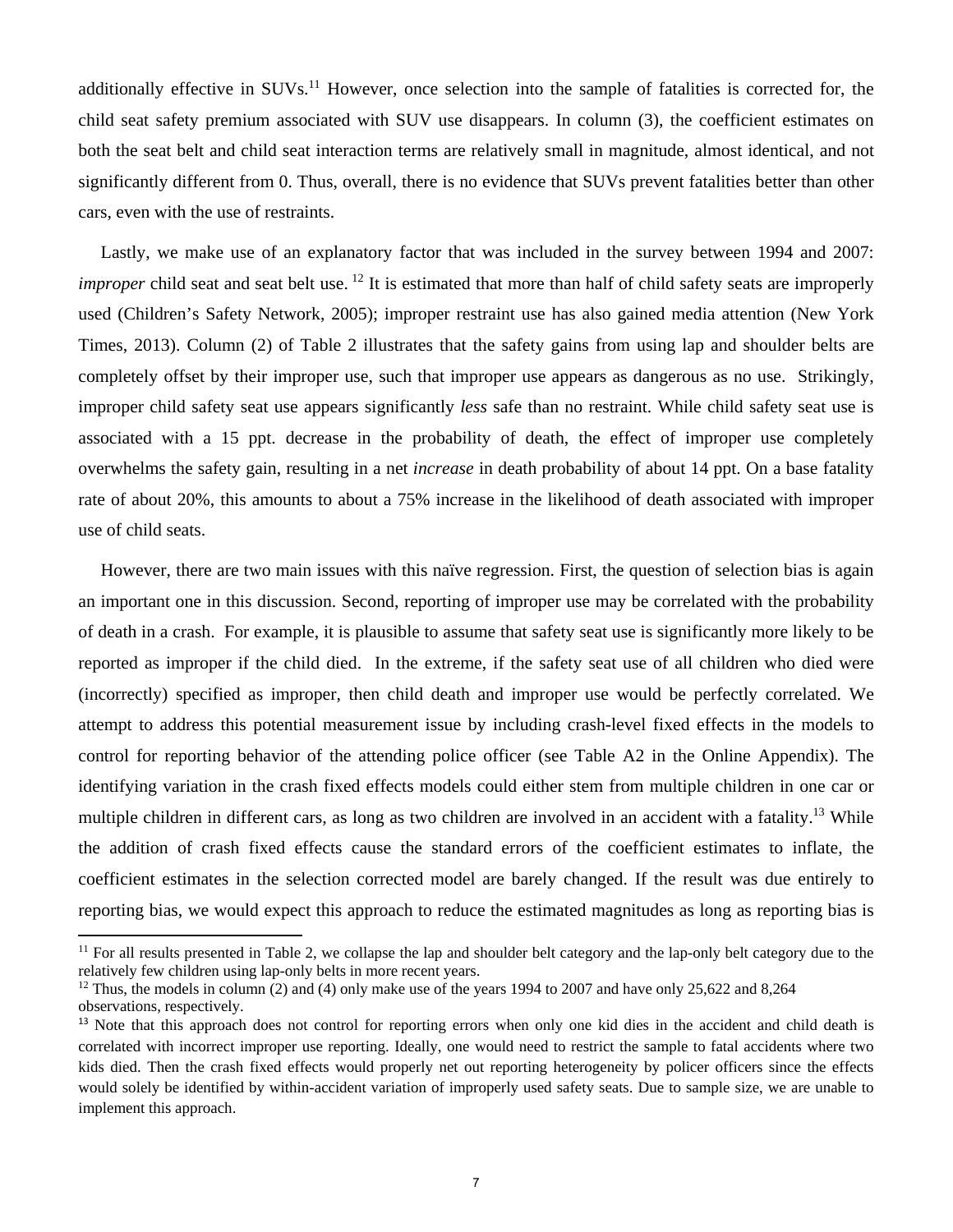moderately reduced by looking within crash. However, it is certain that the result herein should be interpreted with caution.

#### **4 Discussion and Conclusion**

In this paper, we replicate the results in Levitt (2008) nearly perfectly. According to these findings, child safety seats provide no additional safety advantage over traditional lap and should seat belts. It is important to remember that the current results only apply to fatalities. While Levitt's (2008) original findings that we replicate solely refer to fatalities, Doyle and Levitt (2010) extend them for injuries. In terms of injuries, child safety seats are effective in reducing them, but only for light injuries (Doyle and Levitt, 2010).

We extend Levitt's (2008) analysis and show that the results also hold in the new millennium despite some remarkable developments on Americans roads. For example, child seat safety use has strictly increased while the prevalence of unrestrained children has strictly decreased. We therefore provide a careful analysis of changing driver characteristics among differently restrained children, which may account for conflicting findings in past studies of restraint effectiveness (e.g. Elliot et al., 2006).

Further analyses show that the SUV safety premium disappears once selection into a crash is accounted for, which is an important finding given the commonly-held belief that SUVs are safer. For example, a 2005 National Highway Traffic Safety Administration report using the same FARS data found that properly restrained children in SUVs are significantly less likely to die in a fatal crash (Starnes, 2005). This finding is also important from a welfare perspective since passengers in cars involved in a crash with an SUV are significantly more likely to die. If SUVs do not provide additional safety benefits to occupants, and endanger passengers in other car types, their increasing prevalence on American roads is cause for concern (White, 2004; Anderson, 2008; Li, 2012).

#### **5 Literature**

Anderson, Michael (2008): "Safety for whom? The effects of light trucks on traffic fatalities," *Journal of Health Economics*, 27(4: 973-989.

Bull, Marilyn J. and Stroup, Karen Bruner and Gerhart, Susan (1988): "Misuse of Car Safety Seats," *Pediatrics*, 81(1): 98-101.

Busse, Meghan R. and Christopher R. Knittel and Zettelmeyer, Florian (2013): "Are Consumers Myopic? Evidence from New and Used Car Purchases," *American Economic Review*, 103(1): 220-256.

Children's Safety Network (2005): "Child Safety Seats: How Large are the Benefits?" available at http://www.childrenssafetynetwork.org/sites/childrenssafetynetwork.org/files/child\_safety\_seats\_childhood\_in jury cost prevention.pdf, last accessed on October 7, 2013.

Daly, Lauren, Kallan, Michael J., Arbogast, Kristy B. and Durbin, Dennis R. (2006): "Risk of Injury to Child Passengers in Sport Utility Vehicles*," Pediatrics*, 117(1): 9-14.

Elliot, Michael R., Kallan, Michael J., Dennis R. Durbin and Winston, Flaura K. (2006): "Effectiveness of Child Safety Seats vs Seat Belts in Reducing Risk for Death in Children in Passenger Vehicle Crashes," *Pediatrics*, 160(6): 617-621.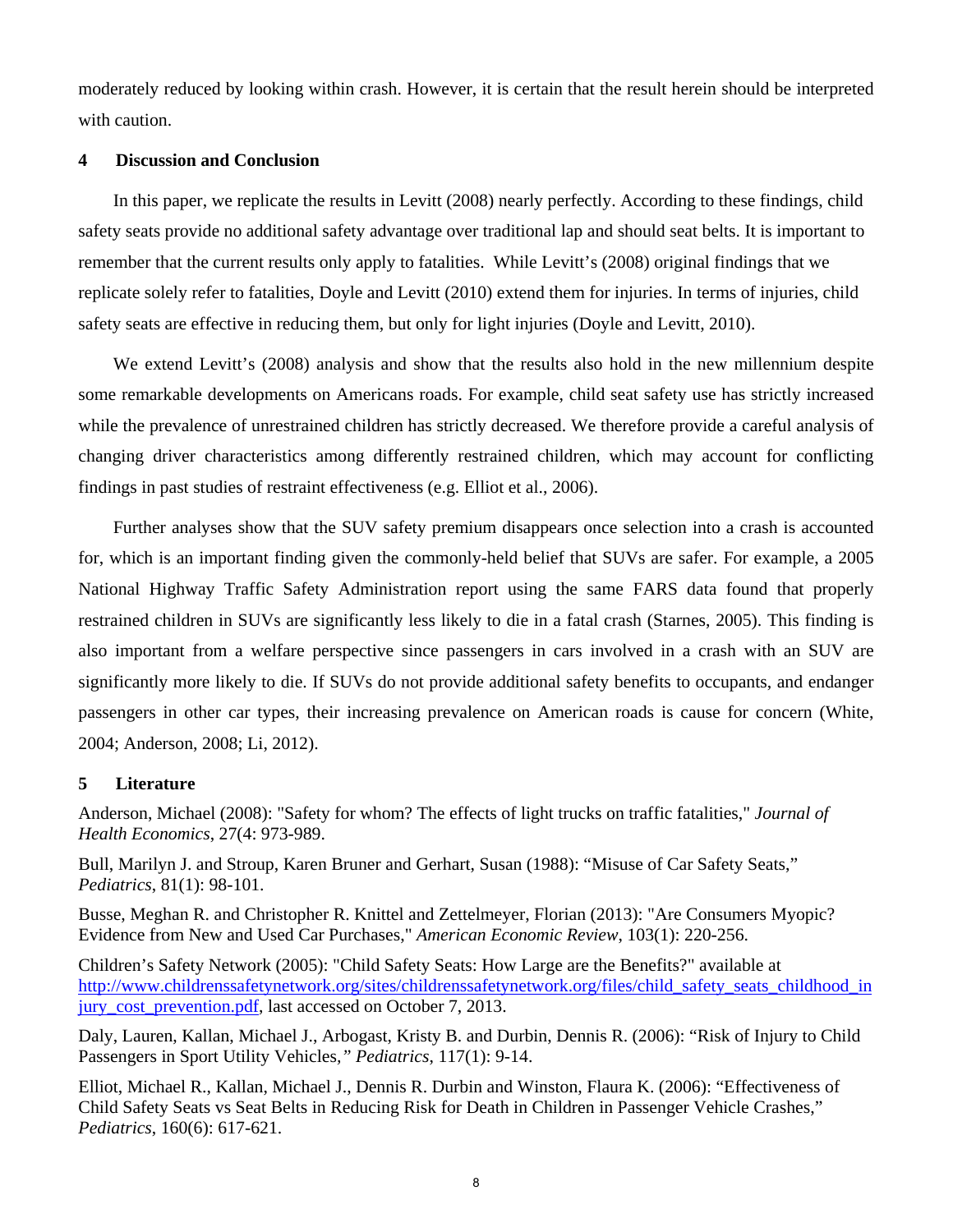Howland, Willard J., Curry, Joseph L. and Buffington, Caroll B. (1965): "Fulcrum fractures of the lumbar spine: Transverse fracture induced by an improperly placed seat belt," *JAMA*, 193(3): 240-241.

Insurance Institute for Highway Safety (IIHS) (2013): "State Laws". Available at http://www.iihs.org/iihs/topics/laws/safetybeltuse?topicName=child-safety, last accessed on Nov. 10, 2013.

Klier, Thomas and Linn, Joshua (2012): "New-vehicle characteristics and the cost of the Corporate Average Fuel Economy standard," *RAND Journal of Economics*, 43(1): 186-213.

Levitt, Steven D. (2005): "Evidence that Seat Belts are as Effective as Child Safety Seats in Preventing Death for Children Aged Two and Up," *mimeo*, Data Appendix, available at: http://pricetheory.uchicago.edu/levitt/Papers/levitt\_carseats\_farsdata.pdf, last accessed on September 18, 2013.

Levitt, Steven D. (2008): "Evidence that Seat Belts are as Effective as Child Safety Seats in Preventing Death for Children Aged Two and Up," *The Review of Economics and Statistics*, 90(1): 158-163.

Levitt, Steven D. and Doyle Junior, Joseph J. (2010): "Evaluating the Effectiveness of Child Safety Seats and Seat Belts in Protecting Children from Injury," *Economic Inquiry*, 48(3): 521-536.

Levitt, Steven D. and Porter, Jack (2001a): "Estimating the Effect of Alcohol on Driver Risk Using only Fatal Accident Statistics," *The Review of Economics and Statistics*, 83(4): 603-615.

Levitt, Steven D. and Porter, Jack (2001b): "How Dangerous are Drinking Drivers," *Journal of Political Economy*, 109(6): 1198-1237.

Li, Shanjun (2012): "Traffic safety and vehicle choice: quantifying the effects of the 'arms race' on American roads," *Journal of Applied Econometrics*, 27(1): 34-62.

New York Times, The (2013): "Strapped In, but Still at Risk: Car Seats Remain a Vexing Safety Issue," October 11, 2013.

Starnes, Marc (2005): "Child Passenger Fatalities and Injuries, Based on Restraint Use, Vehicle Type, Seat Position, and Number of Vehicles in the Crash," Mathematical Analysis Division, National Center for Statistics and Analysis, National Highway Traffic Safety Administration, available at http://wwwnrd.nhtsa.dot.gov/Pubs/809784.pdf, last accessed on Oct. 7, 2013.

Small, Kenneth A. and Van Dender, Kurt (2007): "Fuel Efficiency and Motor Vehicle Travel: The Declining Rebound Effect," *The Energy Journal*, 28(1): 25-52.

White, Michelle J (2004): ""The Arms Race" on American Roads: The Effect of Sport Utility Vehicles and Pickup Trucks on Traffic Safety," *Journal of Law and Economics*, 47(2): 333-355.

World Health Organization (2013): "Global Status Report on Road Safety". Available at http://www.who.int/violence\_injury\_prevention/road\_safety\_status/2013/en/index.html, last accessed on Nov. 10, 1982.

Zaza, Stephanie, Sleet, David A., Thompson, Robert S., Sosin, Daniel M.,Bolen, Julie C. Bolen and the Task Force on Community Preventive Services (2001): "Reviews of evidence regarding interventions to increase use of child safety seats," American Journal of Preventive Medicine, 21(4) S. 1: 31-47.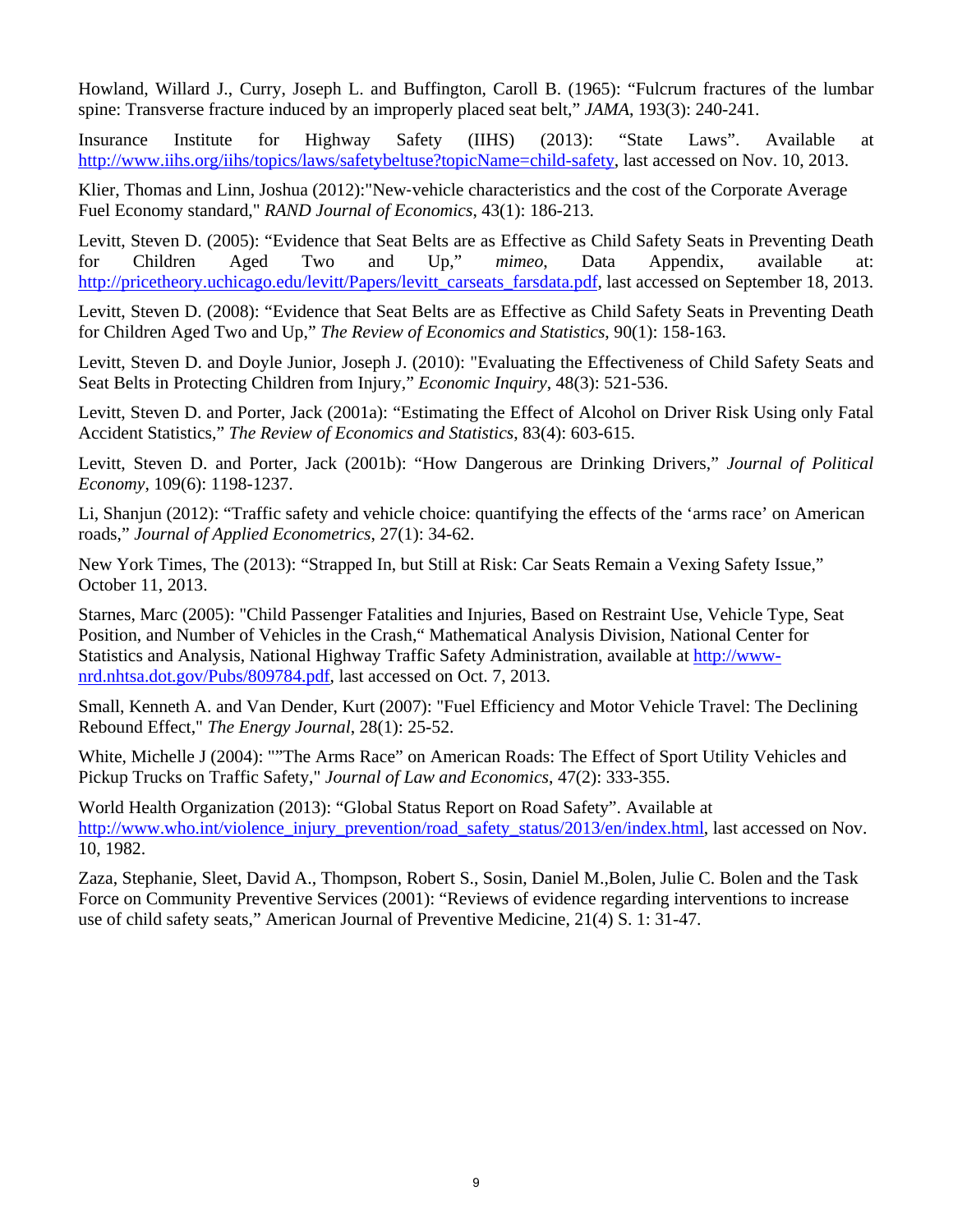### **Figures and Tables**





**Sources:** FARS data, own illustration.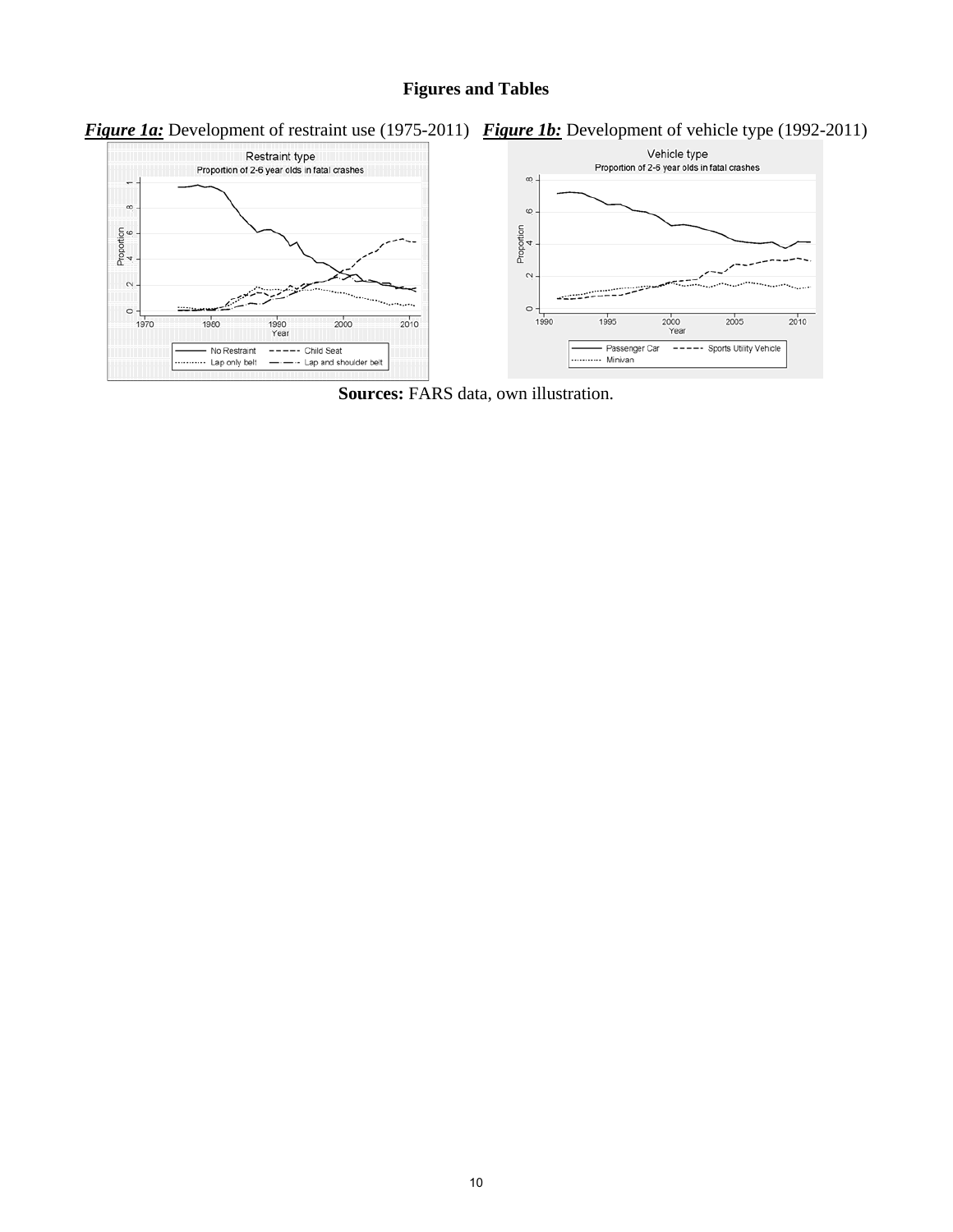Table 1: Replication and extension of Levitt (2008), Table 3 (Columns 1, 3, 4 and 6)—Impact of Child Restraints on Probability of Fatality Table 1: Replication and extension of Levitt (2008), Table 3 (Columns 1, 3, 4 and 6)—Impact of Child Restraints on Probability of Fatality

|                                                                                     |                 |                               |               |                      | Dependent Variable=1 if Fatal Injury, 0 Otherwise                                                                         |                             |                      |                      |
|-------------------------------------------------------------------------------------|-----------------|-------------------------------|---------------|----------------------|---------------------------------------------------------------------------------------------------------------------------|-----------------------------|----------------------|----------------------|
|                                                                                     |                 | Levitt replication: 1975-2003 |               |                      |                                                                                                                           | Levitt extension: 1975-2011 |                      |                      |
|                                                                                     |                 | Without Sample                |               | With Sample          |                                                                                                                           | Without Sample              |                      | With Sample          |
|                                                                                     | Selection       | Correction                    |               | Selection Correction |                                                                                                                           | Selection Correction        |                      | Selection Correction |
|                                                                                     | $\widehat{\Xi}$ | $\overline{a}$                | $\mathbf{c}$  | $\mathbf{d}$         | $\overline{5}$                                                                                                            | <u>ම</u>                    | $\tilde{\mathbf{c}}$ | <u>@</u>             |
| Child seat                                                                          | $-0.1168***$    | $-0.1144***$                  | $-0.0462***$  | $-0.0458***$         | $-0.1168***$                                                                                                              | $-0.1153***$                | $-0.0462***$         | $-0.0473***$         |
|                                                                                     | (0.0053)        | (0.0068)                      | (0.0055)      | (0.0076)             | (0.0053)                                                                                                                  | (0.0066)                    | (0.0055)             | (0.0075)             |
| Lap and Shoulder Seat                                                               | $-0.1046***$    | $-0.1290***$                  | $-0.0470**$   | $-0.0524***$         | $-0.1046***$                                                                                                              | $-0.1315***$                | $-0.0470**$          | $-0.0524***$         |
|                                                                                     | (0.0060)        | (0.0072)                      | (0.0058)      | (0.0080)             | (0.0060)                                                                                                                  | (0.0071)                    | (0.0058)             | (0.0079)             |
| Lap-only belt                                                                       | $-0.1245***$    | $-0.1080***$                  | $-0.0512***$  | $-0.0480**$          | $-0.1245***$                                                                                                              | $-0.1115***$                | $-0.0512***$         | $-0.0476***$         |
|                                                                                     | (0.0061)        | (0.0068)                      | (0.0058)      | (0.0073)             | (0.0061)                                                                                                                  | (0.0067)                    | (0.0058)             | (0.0073)             |
| Child seat* Post2003                                                                |                 |                               |               |                      | $-0.0818***$                                                                                                              | $-0.0456***$                | $-0.0646**$          | $-0.0439$            |
|                                                                                     |                 |                               |               |                      | (0.0131)                                                                                                                  | (0.0133)                    | (0.0249)             | (0.0237)             |
| Lap and shoulder belt * Post2003                                                    |                 |                               |               |                      | $-0.0936***$                                                                                                              | $-0.0404**$                 | $-0.0559*$           | $-0.0347$            |
|                                                                                     |                 |                               |               |                      | (0.0145)                                                                                                                  | (0.0146)                    | (0.0254)             | (0.0243)             |
| Lap belt * Post2003                                                                 |                 |                               |               |                      | $-0.0495*$                                                                                                                | $-0.0158$                   | $-0.0550*$           | $-0.0372$            |
|                                                                                     |                 |                               |               |                      | (0.0193)                                                                                                                  | (0.0192)                    | (0.0268)             | (0.0255)             |
| Post2003                                                                            |                 |                               |               |                      | $0.0662***$                                                                                                               | $0.1148***$                 | $0.0569*$            | 0.0293               |
|                                                                                     |                 |                               |               |                      | (0.0113)                                                                                                                  | (0.0266)                    | (0.0244)             | (0.0451)             |
| Controls                                                                            |                 |                               |               |                      |                                                                                                                           |                             |                      |                      |
| Position of child in car, gender, age of child,                                     | $\frac{1}{2}$   | Yes                           | $\frac{1}{2}$ | Yes                  | $\frac{1}{2}$                                                                                                             | Yes                         | $\frac{1}{2}$        | Yes                  |
| weight, type of crash; other controls in<br>driver belted, car, model year, vehicle |                 |                               |               |                      |                                                                                                                           |                             |                      |                      |
| Levitt (2008); Year Fixed Effects                                                   |                 |                               |               |                      |                                                                                                                           |                             |                      |                      |
| R <sup>2</sup>                                                                      | 0.0195          | 0.0810                        | 0.0130        | 0.0496               | 0.0248                                                                                                                    | 0.0824                      | 0.0165               | 0.0524               |
| Any sig. diff. between child seat and belt coeff.?                                  | $\frac{1}{2}$   | $\frac{1}{2}$                 | $\frac{1}{2}$ | $\frac{1}{2}$        | $\frac{1}{2}$                                                                                                             | Yes                         | $\frac{1}{2}$        | $\frac{1}{2}$        |
| 2                                                                                   | 38,456          | 38,456                        | 10,330        | 10,330               | 48,203                                                                                                                    | 48,203                      | 13,550               | 13,550               |
| Note: * p<0.05, ** p<0.01, *** p<0.001; data from the Fatality Analysis             |                 |                               |               |                      | Reporting System (FARS) for the years 1975-2011. Values in the table show the change in probability of dying in the crash |                             |                      |                      |

crash; results in columns (3), (4), (7) and (8) are obtained from analyses using the sample of all 2 to 6 year-olds involved in 2-car fatal crash where someone died in the other car. "Other controls in Levitt (2008)" include the difference in weight of the cars, indicators for missing vehicle weight, of whether the driver had any major violations, of whether the speed limit on the road was less than or equal to 55mpg, of whether the crash occurred on a rural road, or of whether the crash occurred on a weekend, at night (8pm to midnight), in the early morning (1am to 5am). The position of child in car variable indicates where the child was seated in the car relative to the back, middle. The child age categories are defined relative to 2 year-olds. All reported regressions are linear probability models. Standard errors are clustered at the vehicle level, and are reported in parentheses. We conduct F-tests to compare each seatbelt coefficient estimate to the child seat associated with each restraint-type, relative to being unrestrained. Results in columns (1), (2), (5) and (6) are obtained from analyses using the sample of all 2 to 6 year-olds involved in a fatal associated with each restraint‐type, relative to being unrestrained. Results in columns (2), (2), (5) and (6) are obtained from analyses using the sample of all 2 to 6 year‐olds involved in a fatal crash; results in columns (3), (4), (7) and (8) are obtained from analyses using the sample of all 2 to 6 year-olds involved in 2-car fatal crash where someone died in the other car. "Other controls in Levitt (2008)" include the difference in weight of the cars, indicators for missing vehicle weight, of whether the driver had any major violations, of whether the speed limit on the road was less than or equal to 55mpg, of whether the crash occurred on a rural road, or of whether the crash occurred on a weekend, at night (8pm to midnight), in the early morning (1am to 5am). The position of child in car variable indicates where the child was seated in the car relative to the back, middle. The child age categories are defined relative to 2 year-olds. All reported regressions are linear probability models. Standard errors are clustered at the vehicle level, and are reported in parentheses. We conduct F‐tests to compare each seatbelt coefficient estimate to the child seat coefficient; in columns (5) to (8), we conduct separate F-tests for the pre- and post-2003 periods. If any F-test revealed a significant difference, we indicate with a "Yes". coefficient; in columns (5) to (8), we conduct separate F‐tests for the pre‐ and post‐2003 periods. If any F‐test revealed a significant difference, we indicate with a "Yes".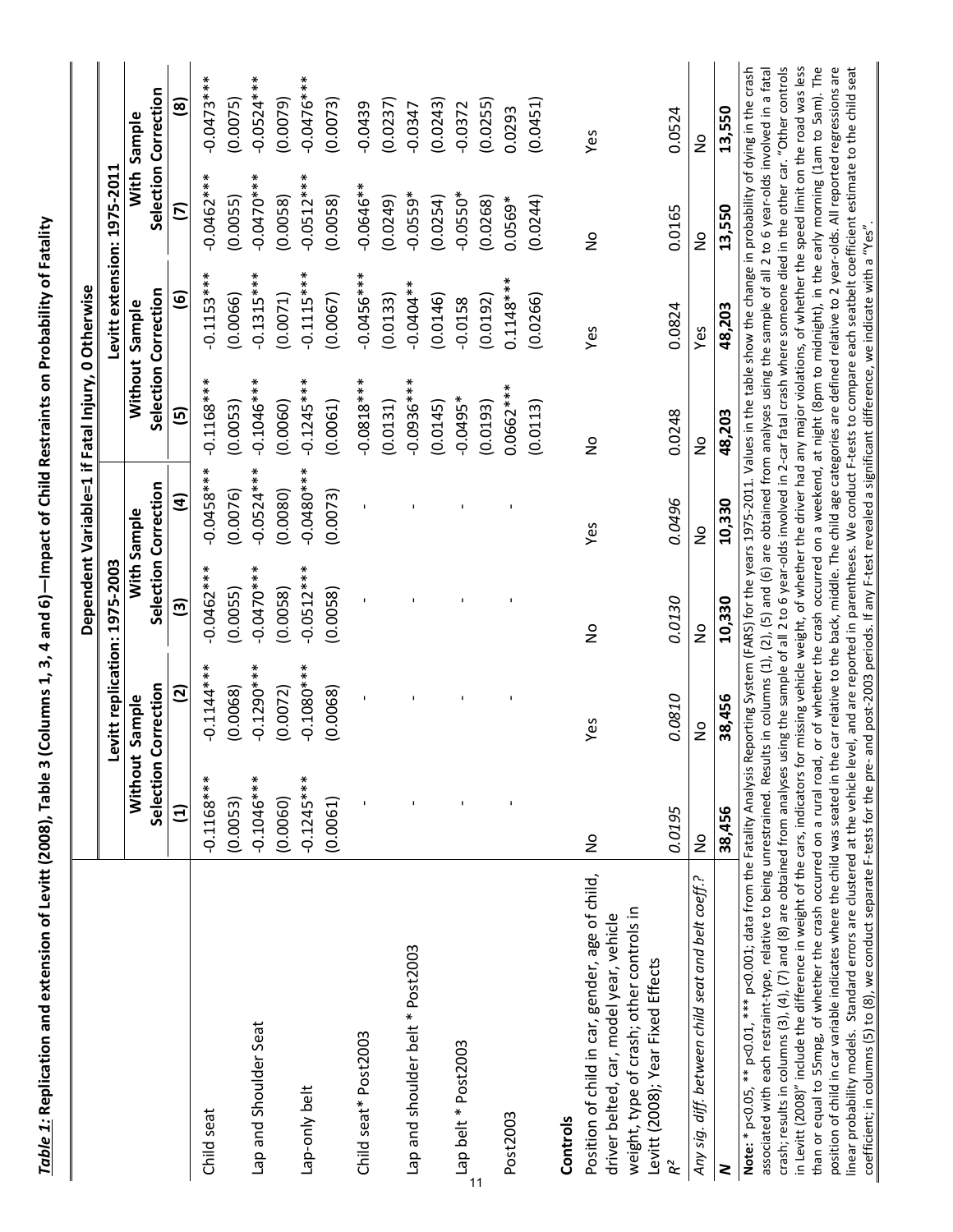|                                                                                                                                                            | Dependent Variable=1 if Fatal Injury, 0 Otherwise |               |                    |                             |  |
|------------------------------------------------------------------------------------------------------------------------------------------------------------|---------------------------------------------------|---------------|--------------------|-----------------------------|--|
|                                                                                                                                                            | <b>Without Sample</b>                             |               | <b>With Sample</b> |                             |  |
|                                                                                                                                                            | <b>Selection Correction</b>                       |               |                    | <b>Selection Correction</b> |  |
|                                                                                                                                                            | (1)                                               | (2)           | (3)                | (4)                         |  |
| Child seat*SUV                                                                                                                                             | $-0.0470**$                                       |               | $-0.0226$          |                             |  |
|                                                                                                                                                            | (0.0150)                                          |               | (0.0276)           |                             |  |
| Seatbelt*SUV                                                                                                                                               | $-0.0162$                                         |               | $-0.0218$          |                             |  |
|                                                                                                                                                            | (0.0157)                                          |               | (0.0279)           |                             |  |
| <b>SUV</b>                                                                                                                                                 | 0.0105                                            |               | 0.0251             |                             |  |
|                                                                                                                                                            | (0.0136)                                          |               | (0.0275)           |                             |  |
| Child seat improperly used                                                                                                                                 |                                                   | $0.3014***$   |                    | $0.1447**$                  |  |
|                                                                                                                                                            |                                                   | (0.0247)      |                    | (0.0504)                    |  |
| Seatbelt improperly used                                                                                                                                   |                                                   | $0.1522***$   |                    | 0.1119                      |  |
|                                                                                                                                                            |                                                   | (0.0370)      |                    | (0.0726)                    |  |
| Child seat                                                                                                                                                 | $-0.1310***$                                      | $-0.1566$ *** | $-0.0594***$       | $-0.0618***$                |  |
|                                                                                                                                                            | (0.0072)                                          | (0.0077)      | (0.0100)           | (0.0099)                    |  |
| Seatbelt                                                                                                                                                   | $-0.1441***$                                      | $-0.1538***$  | $-0.0632***$       | $-0.0594***$                |  |
|                                                                                                                                                            | (0.0066)                                          | (0.0071)      | (0.0088)           | (0.0095)                    |  |
| <b>Controls</b>                                                                                                                                            |                                                   |               |                    |                             |  |
| Position of child in car, gender, age<br>of driver, driver belted, car, model<br>year., vehicle weight, type of crash;<br>other controls in Levitt (2008); | Yes                                               | Yes           | Yes                | Yes                         |  |
| <b>Year Fixed Effects</b><br>$R^2$                                                                                                                         | 0.0861                                            | 0.0980        | 0.0347             | 0.0449                      |  |
|                                                                                                                                                            |                                                   |               |                    |                             |  |
| $\boldsymbol{N}$                                                                                                                                           | 33,140                                            | 25,622        | 10,497             | 8,264                       |  |

|                 | Table 2: Impact of Child Restraints, Their Improper Use, and Their Use in SUVs on Probability of |  |  |  |  |
|-----------------|--------------------------------------------------------------------------------------------------|--|--|--|--|
| <b>Fatality</b> |                                                                                                  |  |  |  |  |

**Note:** \* p<0.05, \*\* p<0.01, \*\*\* p<0.001; data from the Fatality Analysis Reporting System (FARS) for the years 1991-2011. Values in the table show the change in probability of dying in the crash associated with each restraint-type, relative to being unrestrained. Results in columns (1) and (2) are obtained from analyses using the sample of all 2 to 6 year-olds involved in a fatal crash; results in columns (3) and (4) are obtained from analyses using the sample of all 2 to 6 year-olds involved in 2-car fatal crash where someone died in the other car. See Table 1.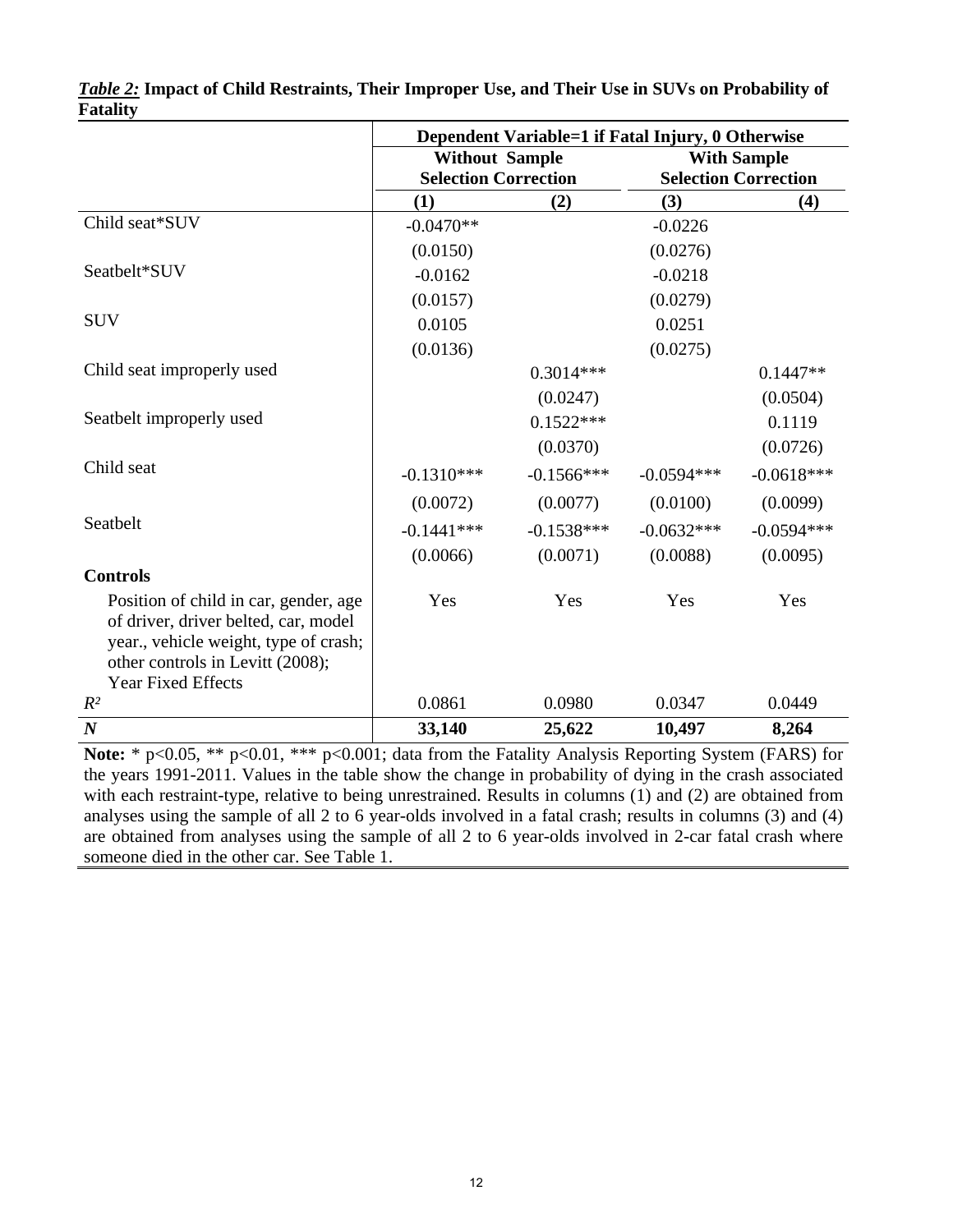| <i>Table A1:</i> Formal T-test of Differences in Coefficient Estimates |               |                 |            |         |  |  |
|------------------------------------------------------------------------|---------------|-----------------|------------|---------|--|--|
|                                                                        |               | Jones and       |            |         |  |  |
|                                                                        | Levitt (2008) | Ziebarth (2013) | Difference | p-value |  |  |
|                                                                        |               |                 |            |         |  |  |
| <b>Simple</b>                                                          |               |                 |            |         |  |  |
| Child seat                                                             | $-0.132$      | $-0.114$        | $-0.018$   | 0.0651  |  |  |
|                                                                        |               |                 | (0.010)    |         |  |  |
| Lap belt                                                               | $-0.108$      | $-0.108$        | 0.00       | 1.00    |  |  |
|                                                                        |               |                 | (0.010)    |         |  |  |
| Lap/Shoulder belt                                                      | $-0.132$      | $-0.129$        | $-0.003$   | 0.7747  |  |  |
|                                                                        |               |                 | (0.010)    |         |  |  |
| <b>Selection-corrected</b>                                             |               |                 |            |         |  |  |
| Child seat                                                             | $-0.054$      | $-0.046$        | $-0.008$   | 0.4501  |  |  |
|                                                                        |               |                 | (0.011)    |         |  |  |
| Lap belt                                                               | $-0.046$      | $-0.048$        | 0.002      | 0.8414  |  |  |
|                                                                        |               |                 | (0.010)    |         |  |  |
| Lap/Shoulder belt                                                      | $-0.052$      | $-0.052$        | 0.00       | 1.00    |  |  |
|                                                                        |               |                 | (0.011)    |         |  |  |

# **Online Appendix**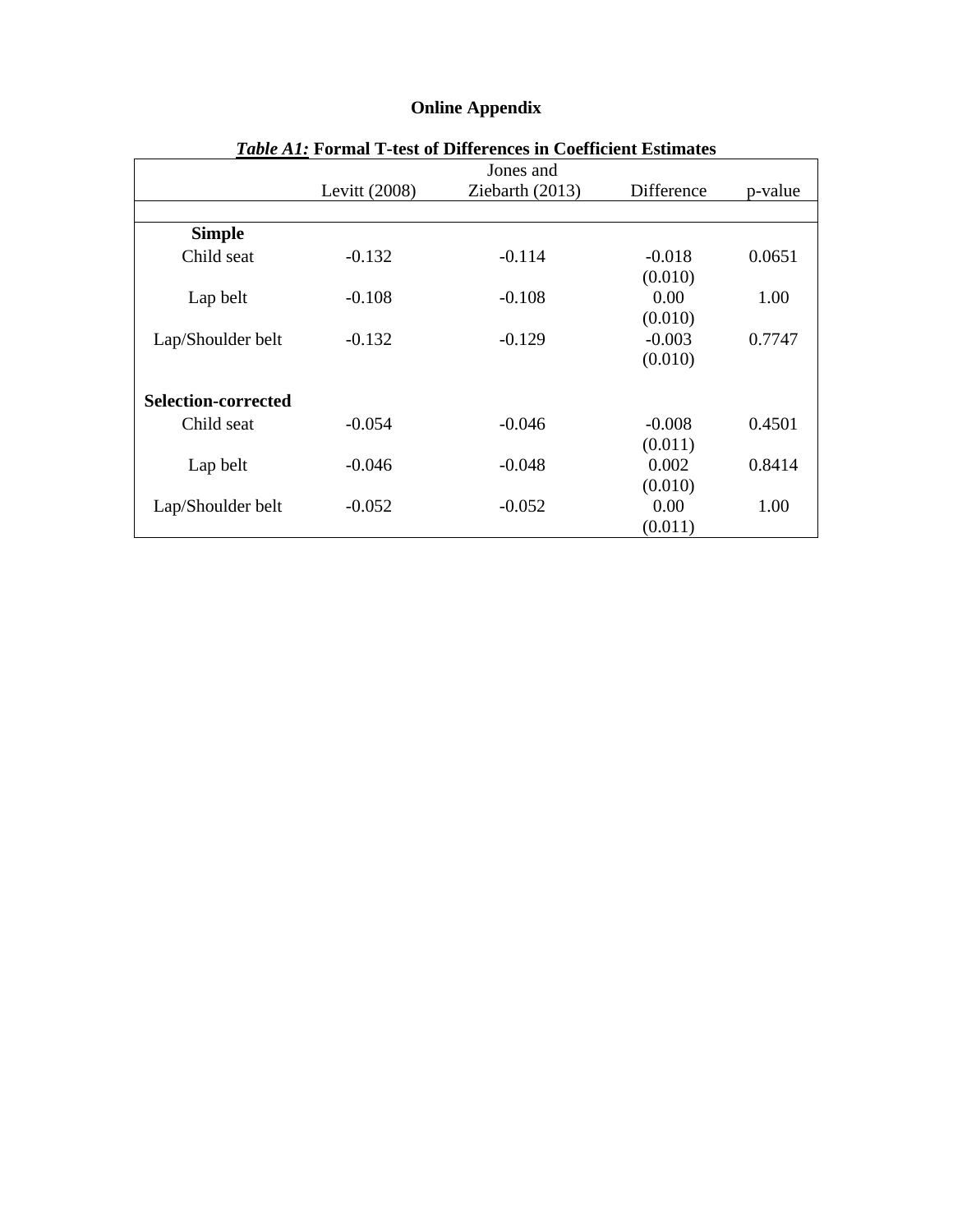|                                                                                                                      | Dependent Variable=1 if Fatal Injury, 0 Otherwise    |                                                   |  |  |
|----------------------------------------------------------------------------------------------------------------------|------------------------------------------------------|---------------------------------------------------|--|--|
|                                                                                                                      | <b>Without Sample</b><br><b>Selection Correction</b> | <b>With Sample</b><br><b>Selection Correction</b> |  |  |
|                                                                                                                      | (1)                                                  | (2)                                               |  |  |
|                                                                                                                      |                                                      |                                                   |  |  |
| Child seat improperly used                                                                                           | $0.3192*$                                            | 0.1303                                            |  |  |
|                                                                                                                      | (0.1497)                                             | (0.1367)                                          |  |  |
| Seatbelt improperly used                                                                                             | 0.2184                                               | 0.1410                                            |  |  |
|                                                                                                                      | (0.1974)                                             | (0.1673)                                          |  |  |
| Child seat                                                                                                           | $-0.2502***$                                         | $-0.0634$                                         |  |  |
|                                                                                                                      | (0.0515)                                             | (0.0767)                                          |  |  |
| Seatbelt                                                                                                             | $-0.2308***$                                         | $-0.0525$                                         |  |  |
|                                                                                                                      | (0.0482)                                             | (0.0674)                                          |  |  |
| <b>Controls</b>                                                                                                      |                                                      |                                                   |  |  |
| Position of child in car; Gender, age<br>of driver, driver belted; Car, model<br>year, vehicle weight, type of crash | Yes                                                  | Yes                                               |  |  |
| <b>Year Fixed Effects</b>                                                                                            | Yes                                                  | Yes                                               |  |  |
| <b>Crash Fixed Effects</b>                                                                                           | Yes                                                  | Yes                                               |  |  |
| Other controls in Levitt (2008)                                                                                      | Yes                                                  | Yes                                               |  |  |
| $R^2$                                                                                                                | 0.8350                                               | 0.8787                                            |  |  |
| $\boldsymbol{N}$                                                                                                     | 25,622                                               | 8,264                                             |  |  |

**Note:** \* p<0.05, \*\* p<0.01, \*\*\* p<0.001; data from the Fatality Analysis Reporting System (FARS) for the years 1991-2011. Values in the table show the change in probability of dying in the crash associated with each restraint-type, relative to being unrestrained. Results in columns (1) and (2) are obtained from analyses using the sample of all 2 to 6 year-olds involved in a fatal crash; results in columns (3) and (4) are obtained from analyses using the sample of all 2 to 6 year-olds involved in 2-car fatal crash where someone died in the other car. See Table 1.